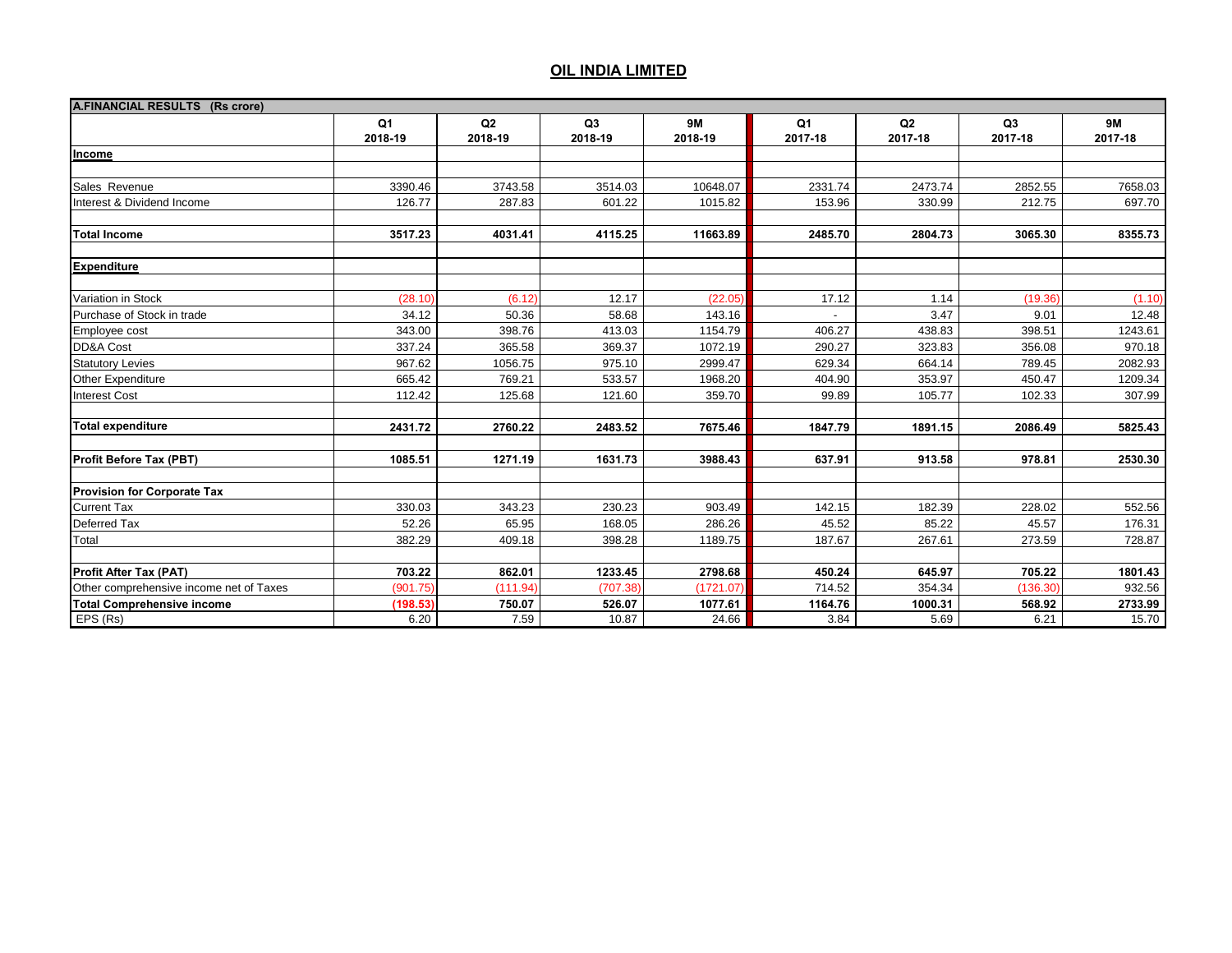| <b>B.PHYSICAL QTY</b> |                           |               |               |                      |                           |               |               |                      |
|-----------------------|---------------------------|---------------|---------------|----------------------|---------------------------|---------------|---------------|----------------------|
|                       | Q <sub>1</sub><br>2018-19 | Q2<br>2018-19 | Q3<br>2018-19 | <b>9M</b><br>2018-19 | Q <sub>1</sub><br>2017-18 | Q2<br>2017-18 | Q3<br>2017-18 | <b>9M</b><br>2017-18 |
| 1. Production         |                           |               |               |                      |                           |               |               |                      |
| Crude Oil (MMT)       |                           |               |               |                      |                           |               |               |                      |
| - OIL                 | 0.836                     | 0.849         | 0.831         | 2.516                | 0.838                     | 0.852         | 0.853         | 2.543                |
| - JV                  | 0.004                     | 0.003         | 0.003         | 0.010                | 0.004                     | 0.005         | 0.004         | 0.013                |
| Condensate            | 0.004                     | 0.004         | 0.004         | 0.012                | 0.002                     | 0.002         | 0.002         | 0.006                |
| Total (incl. JV)      | 0.844                     | 0.856         | 0.838         | 2.538                | 0.844                     | 0.859         | 0.859         | 2.562                |
| Gas (BCM)             |                           |               |               |                      |                           |               |               |                      |
| $-$ OIL               | 0.670                     | 0.696         | 0.695         | 2.061                | 0.724                     | 0.764         | 0.732         | 2.220                |
| - JV                  | 0.026                     | 0.038         | 0.037         | 0.101                | 0.000                     | 0.001         | 0.005         | 0.006                |
| Total (incl. JV)      | 0.696                     | 0.734         | 0.732         | 2.162                | 0.724                     | 0.765         | 0.736         | 2.226                |
| O+OEG (MMT)           | 1.540                     | 1.590         | 1.570         | 4.700                | 1.568                     | 1.624         | 1.595         | 4.788                |
| LPG (TMT)             | 7.902                     | 8.823         | 7.818         | 24.543               | 5.300                     | 9.381         | 9.926         | 24.607               |
| 2.Sales               |                           |               |               |                      |                           |               |               |                      |
| Crude Oil (MMT)       |                           |               |               |                      |                           |               |               |                      |
| - OIL                 | 0.804                     | 0.826         | 0.808         | 2.438                | 0.812                     | 0.838         | 0.828         | 2.478                |
| - JV                  | 0.004                     | 0.003         | 0.003         | 0.010                | 0.004                     | 0.005         | 0.004         | 0.013                |
| Condensate            | 0.003                     | 0.002         | 0.003         | 0.008                | 0.002                     | 0.002         | 0.002         | 0.006                |
| Total (incl. JV)      | 0.811                     | 0.831         | 0.814         | 2.456                | 0.818                     | 0.845         | 0.834         | 2.497                |
| Gas Sales (BCM)       |                           |               |               |                      |                           |               |               |                      |
| - OIL                 | 0.581                     | 0.622         | 0.623         | 1.826                | 0.595                     | 0.633         | 0.598         | 1.826                |
| - JV                  | 0.016                     | 0.023         | 0.023         | 0.062                | 0.000                     | 0.001         | 0.005         | 0.006                |
| Total (incl. JV)      | 0.597                     | 0.645         | 0.646         | 1.888                | 0.595                     | 0.634         | 0.603         | 1.832                |
| LPG (TMT)             | 8.035                     | 8.580         | 8.059         | 24.674               | 4.821                     | 9.699         | 9.861         | 24.381               |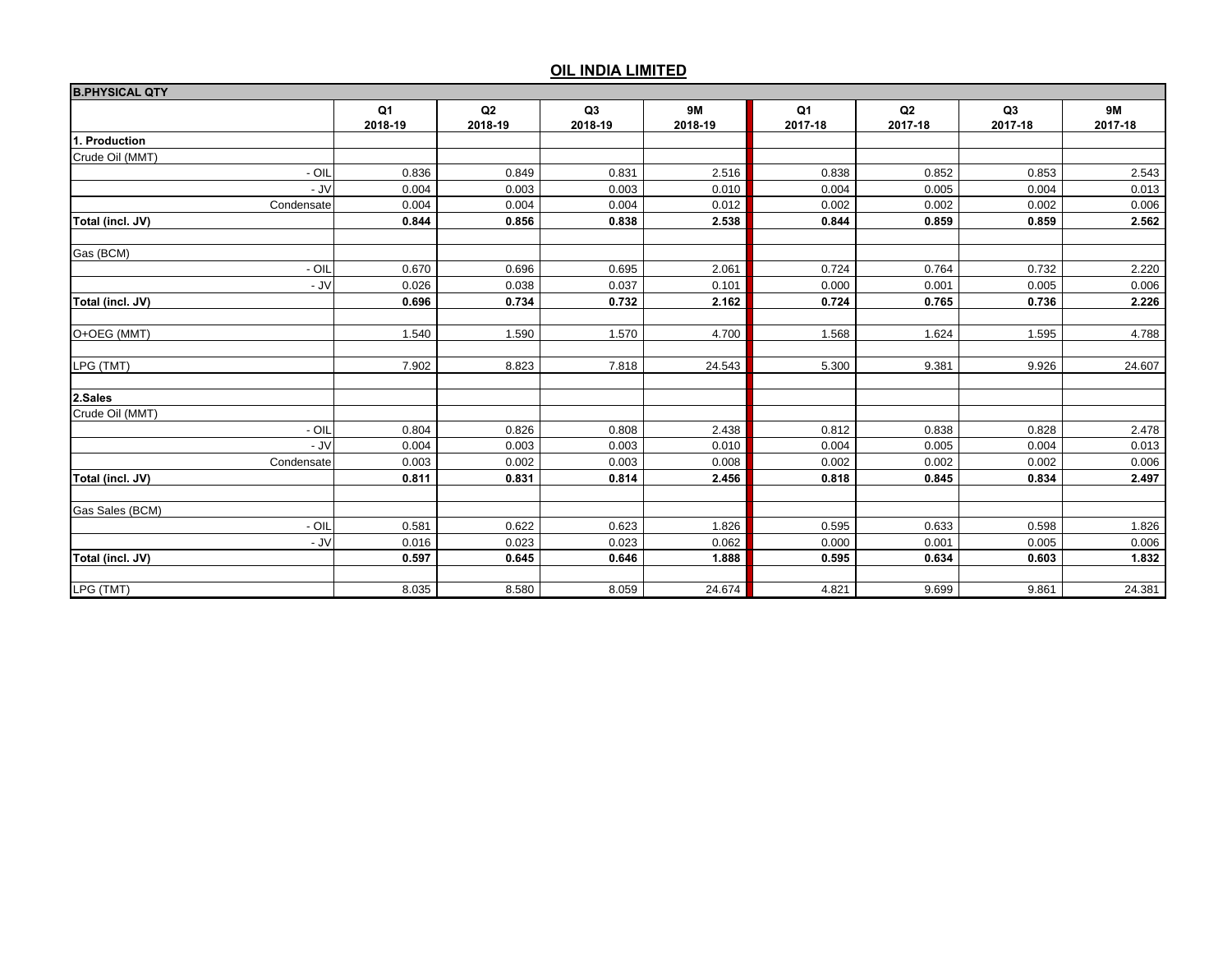| <b>C. FINANCIAL FIGURES (Rs crore)</b> |                           |               |                           |                      |                           |                           |                           |                      |
|----------------------------------------|---------------------------|---------------|---------------------------|----------------------|---------------------------|---------------------------|---------------------------|----------------------|
|                                        | Q <sub>1</sub><br>2018-19 | Q2<br>2018-19 | Q <sub>3</sub><br>2018-19 | <b>9M</b><br>2018-19 | Q <sub>1</sub><br>2017-18 | Q <sub>2</sub><br>2017-18 | Q <sub>3</sub><br>2017-18 | <b>9M</b><br>2017-18 |
| <b>Crude Oil Sales</b>                 |                           |               |                           |                      |                           |                           |                           |                      |
| - Excl JV                              | 2755.90                   | 3017.70       | 2755.62                   | 8529.22              | 1799.11                   | 1918.28                   | 2265.07                   | 5982.46              |
| -JV                                    | 11.38                     | 11.14         | 12.92                     | 35.44                | 9.46                      | 9.21                      | 8.72                      | 27.39                |
| Total (incl. JV)                       | 2767.28                   | 3028.84       | 2768.54                   | 8564.66              | 1808.57                   | 1927.49                   | 2273.79                   | 6009.85              |
| <b>Gas Sales</b>                       |                           |               |                           |                      |                           |                           |                           |                      |
| - Excl JV                              | 351.99                    | 393.24        | 452.03                    | 1197.26              | 296.07                    | 305.15                    | 326.73                    | 927.95               |
| -JV                                    | 12.62                     | 18.64         | 21.71                     | 52.97                | 0.00                      | 0.67                      | 3.24                      | 3.91                 |
| Total (incl. JV)                       | 364.61                    | 411.88        | 473.74                    | 1250.23              | 296.07                    | 305.82                    | 329.97                    | 931.86               |
|                                        |                           |               |                           |                      |                           |                           |                           |                      |
| <b>LPG</b>                             | 28.31                     | 40.85         | 39.74                     | 108.90               | 17.91                     | 27.84                     | 38.06                     | 83.81                |
| Condensate                             | 10.51                     | 11.46         | 8.83                      | 30.80                | 7.09                      | 7.08                      | 10.15                     | 24.32                |
| <b>Transportation Income</b>           | 89.82                     | 99.70         | 100.95                    | 290.47               | 96.64                     | 93.17                     | 100.46                    | 290.27               |
| Total Excl. JV                         | 128.64                    | 152.01        | 149.52                    | 430.17               | 121.64                    | 128.09                    | 148.67                    | 398.40               |
| JV Share                               | 0.00                      | 0.00          |                           | 0.00                 | 0.00                      | 0.00                      | 0.00                      | 0.00                 |
| Total Incl. JV                         | 128.64                    | 152.01        | 149.52                    | 430.17               | 121.64                    | 128.09                    | 148.67                    | 398.40               |
| Income from Renewable resources        | 41.44                     | 53.47         | 17.59                     | 112.50               | 40.69                     | 39.28                     | 16.86                     | 96.83                |
| Income from OFC Fibre Leasing          | 3.51                      | 3.50          | 2.94                      | 9.95                 | 3.27                      | 3.25                      | 3.25                      | 9.77                 |
| <b>Sale Revenue</b>                    | 3305.48                   | 3649.70       | 3412.33                   | 10367.51             | 2270.24                   | 2403.93                   | 2772.54                   | 7446.71              |
| Claim towards Natural Gas Subsidy      | 78.47                     | 89.46         | 100.19                    | 268.12               | 58.02                     | 67.72                     | 78.37                     | 204.11               |
| Income from Services                   | 6.51                      | 4.42          | 1.51                      | 12.44                | 3.48                      | 2.09                      | 1.64                      | 7.21                 |
| <b>Other Operating Income</b>          | 84.98                     | 93.88         | 101.70                    | 280.56               | 61.50                     | 69.81                     | 80.01                     | 211.32               |
| <b>Revenue from operations</b>         | 3390.46                   | 3743.58       | 3514.03                   | 10648.07             | 2331.74                   | 2473.74                   | 2852.55                   | 7658.03              |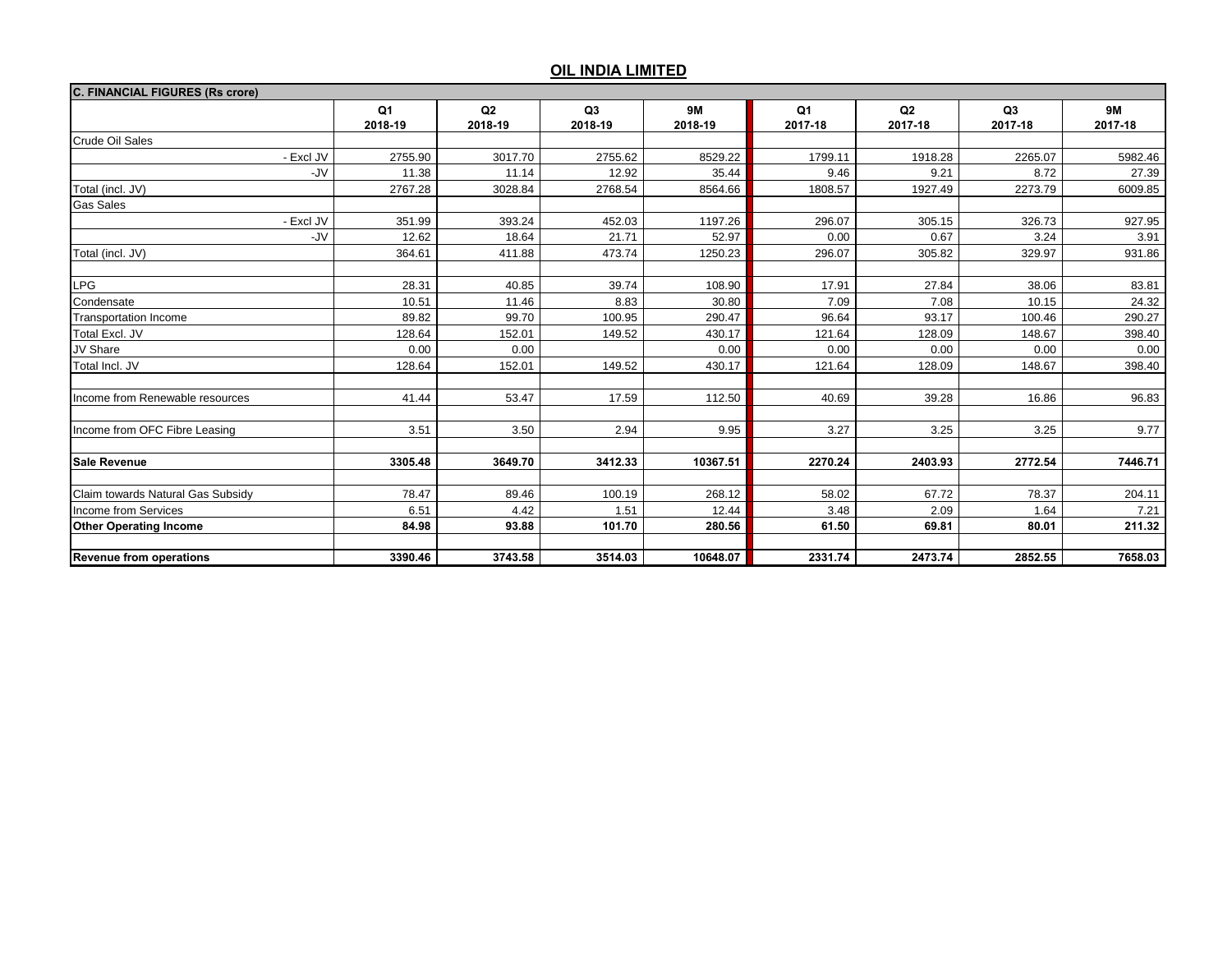|                                        | Q <sub>1</sub> | Q2      | Q3      | <b>9M</b> | Q <sub>1</sub> | Q2      | Q3      | <b>9M</b> |
|----------------------------------------|----------------|---------|---------|-----------|----------------|---------|---------|-----------|
|                                        | 2018-19        | 2018-19 | 2018-19 | 2018-19   | 2017-18        | 2017-18 | 2017-18 | 2017-18   |
|                                        |                |         |         |           |                |         |         |           |
| Depreciation                           | 95.95          | 102.57  | 103.27  | 301.79    | 54.45          | 61.17   | 83.66   | 199.28    |
| Depletion                              | 236.55         | 258.16  | 261.28  | 755.99    | 232.16         | 258.85  | 268.82  | 759.83    |
| Amortization                           | 4.74           | 4.85    | 4.82    | 14.41     | 3.66           | 3.81    | 3.60    | 11.07     |
| Total                                  | 337.24         | 365.58  | 369.37  | 1072.19   | 290.27         | 323.83  | 356.08  | 970.18    |
| <b>E. STATUTORY LEVIES (Rs crore)</b>  |                |         |         |           |                |         |         |           |
|                                        |                |         |         |           |                |         |         |           |
| Royalty                                | 497.41         | 540.62  | 503.47  | 1541.50   | 322.39         | 337.09  | 404.20  | 1063.68   |
| Cess                                   | 470.21         | 516.13  | 471.63  | 1457.97   | 306.95         | 327.05  | 385.25  | 1019.25   |
| Total                                  | 967.62         | 1056.75 | 975.10  | 2999.47   | 629.34         | 664.14  | 789.45  | 2082.93   |
| <b>Royalty</b>                         |                |         |         |           |                |         |         |           |
| Onshore                                |                |         |         |           |                |         |         |           |
| - Crude Oil                            | 457.60         | 496.00  | 451.90  | 1405.50   | 290.05         | 302.93  | 366.70  | 959.68    |
| - Natural Gas                          | 39.81          | 44.62   | 51.57   | 136.00    | 32.34          | 34.16   | 37.50   | 104.00    |
| Total                                  | 497.41         | 540.62  | 503.47  | 1541.50   | 322.39         | 337.09  | 404.20  | 1063.68   |
| F. OTHER EXPENDITURE (Rs crore)        |                |         |         |           |                |         |         |           |
|                                        |                |         |         |           |                |         |         |           |
| Provisions                             | 43.09          | 123.26  | 18.63   | 184.98    | 42.80          | 15.12   | 49.77   | 107.69    |
| Consumption of materials               | 48.18          | 53.08   | 50.64   | 151.90    | 49.12          | 47.25   | 54.96   | 151.33    |
| Cost of support services               | 285.55         | 278.75  | 272.66  | 836.96    | 205.46         | 194.67  | 248.04  | 648.17    |
| Insurance, rent, CSR, sundry exps.etc. | 169.39         | 270.94  | 148.46  | 588.79    | 59.92          | 73.77   | 47.67   | 181.36    |
| exploration cost written off           | 119.21         | 43.18   | 43.18   | 205.57    | 47.60          | 23.16   | 50.03   | 120.79    |
| Total                                  | 665.42         | 769.21  | 533.57  | 1968.20   | 404.90         | 353.97  | 450.47  | 1209.34   |